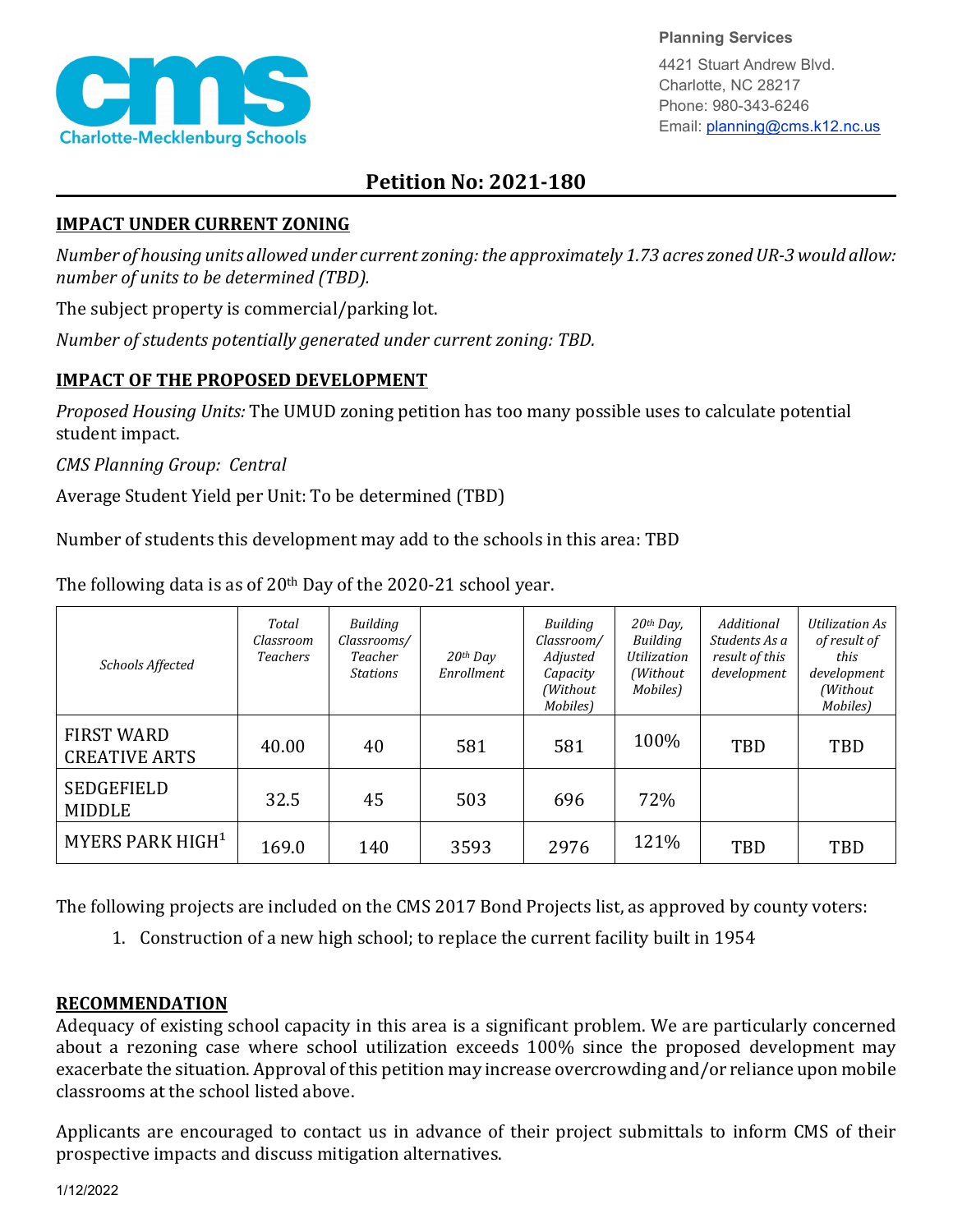

**Planning Services** 4421 Stuart Andrew Blvd. Charlotte, NC 28217

Phone: 980-343-6246 Email: planning@cms.k12.nc.us

|                                        | In the Central Planning Group, the projected student impact from approved rezonings from November |  |
|----------------------------------------|---------------------------------------------------------------------------------------------------|--|
| 2018 to October 2021 is 1280 students. |                                                                                                   |  |
|                                        |                                                                                                   |  |

| <b>Planning</b> |                 | Projected        |                                               | <b>Approval</b> |
|-----------------|-----------------|------------------|-----------------------------------------------|-----------------|
| Group           | <b>Petition</b> | <b>Students</b>  | <b>Petitioner</b>                             | <b>Date</b>     |
| Central         | 2017-168        | $\mathbf 1$      | J.S. & Son's Construction Company, LLC        | 2018-11-19      |
| Central         | 2018-099        | 6                | <b>Shea Homes</b>                             | 2018-12-17      |
| Central         | 2018-112        | $\mathbf{1}$     | Michael Loeb                                  | 2018-12-17      |
| Central         | 2018-111        | 9                | David Weekley Homes                           | 2019-01-22      |
| Central         | 2018-135        | $\overline{4}$   | <b>Woodlawn Station Holdings LLC</b>          | 2019-03-18      |
| Central         | 2018-097        | $\overline{4}$   | <b>Stamatis Tsilimos</b>                      | 2019-04-15      |
| Central         | 2018-149        | 20               | West End Investments, LLC                     | 2019-04-15      |
| Central         | 2018-137        | $\mathbf{1}$     | Lakewood Apartments LLC                       | 2019-05-20      |
| Central         | 2019-005        | 9                | <b>Ardent Acquisitions LLC</b>                | 2019-07-15      |
| Central         | 2018-163        | 9                | <b>Suncap Property Group LLC</b>              | 2019-09-16      |
| Central         | 2019-008        | $\boldsymbol{4}$ | CoHab LLC                                     | 2019-09-16      |
| Central         | 2019-053        | 5                | <b>Hopper Communities</b>                     | 2019-09-16      |
| Central         | 2019-058        | 17               | Housing Authority of the City of Charlotte NC | 2019-09-16      |
| Central         | 2019-076        | $\overline{4}$   | <b>Hopper Communities</b>                     | 2019-10-21      |
| Central         | 2018-150        | 30               | TDC Greenville, LLC                           | 2019-12-16      |
| Central         | 2019-098        | $\overline{2}$   | Flagship Healthcare                           | 2019-12-22      |
| Central         | 2019-112        | $\mathbf{1}$     | Mark Heisig                                   | 2019-12-25      |
| Central         | 2019-092        | 38               | Carolina Development Group NC, LLC            | 2020-01-21      |
| Central         | 2019-124        | 9                | Gvest Capital, LLC                            | 2020-01-21      |
| Central         | 2019-080        | 11               | Seahawk Partner Holdings, LLC                 | 2020-02-17      |
| Central         | 2019-138        | $\overline{2}$   | Roma Homes                                    | 2020-02-17      |
| Central         | 2019-069        | $\overline{7}$   | Harrison Tucker- CoHab, LLC                   | 2020-03-16      |
| Central         | 2019-159        | TBD              | Ed Zepsa                                      | 2020-03-16      |
| Central         | 2019-165        | TBD              | <b>Wood Partners</b>                          | 2020-03-16      |
| Central         | 2019-126        | $\overline{2}$   | <b>Harrison Tucker</b>                        | 2020-05-18      |
| Central         | 2019-156        | $\overline{2}$   | Parkwood Plaza, LLC                           | 2020-05-18      |
| Central         | 2019-178        | 11               | <b>DRB</b> Group                              | 2020-05-18      |
| Central         | 2020-036        | $\mathbf{1}$     | Charlotte Planning, Design & Development      | 2020-05-18      |
| Central         | 2019-114        | 111              | The Charlotte Mecklenburg Hospital Authority  | 2020-06-15      |
| Central         | 2020-003        | $\boldsymbol{0}$ | <b>Fairview Builders</b>                      | 2020-06-15      |
| Central         | 2020-029        | TBD              | JACO Acquisition                              | 2020-06-15      |
| Central         | 2019-146        | $\boldsymbol{0}$ | ALB Architecture, PA                          | 2020-07-20      |
| Central         | 2020-002        | $\mathbf{0}$     | The Drakeford Company                         | 2020-07-20      |
| Central         | 2020-004        | <b>TBD</b>       | <b>Boulevard Real Estate</b>                  | 2020-07-20      |
| Central         | 2020-006        | TBD              | JFW Realty, Inc & 501 Associates, LLC         | 2020-07-20      |
| Central         | 2020-016        | TBD              | Nolan Elanz                                   | 2020-07-20      |
| Central         | 2020-018        | $\overline{2}$   | <b>Hopper Communities</b>                     | 2020-07-20      |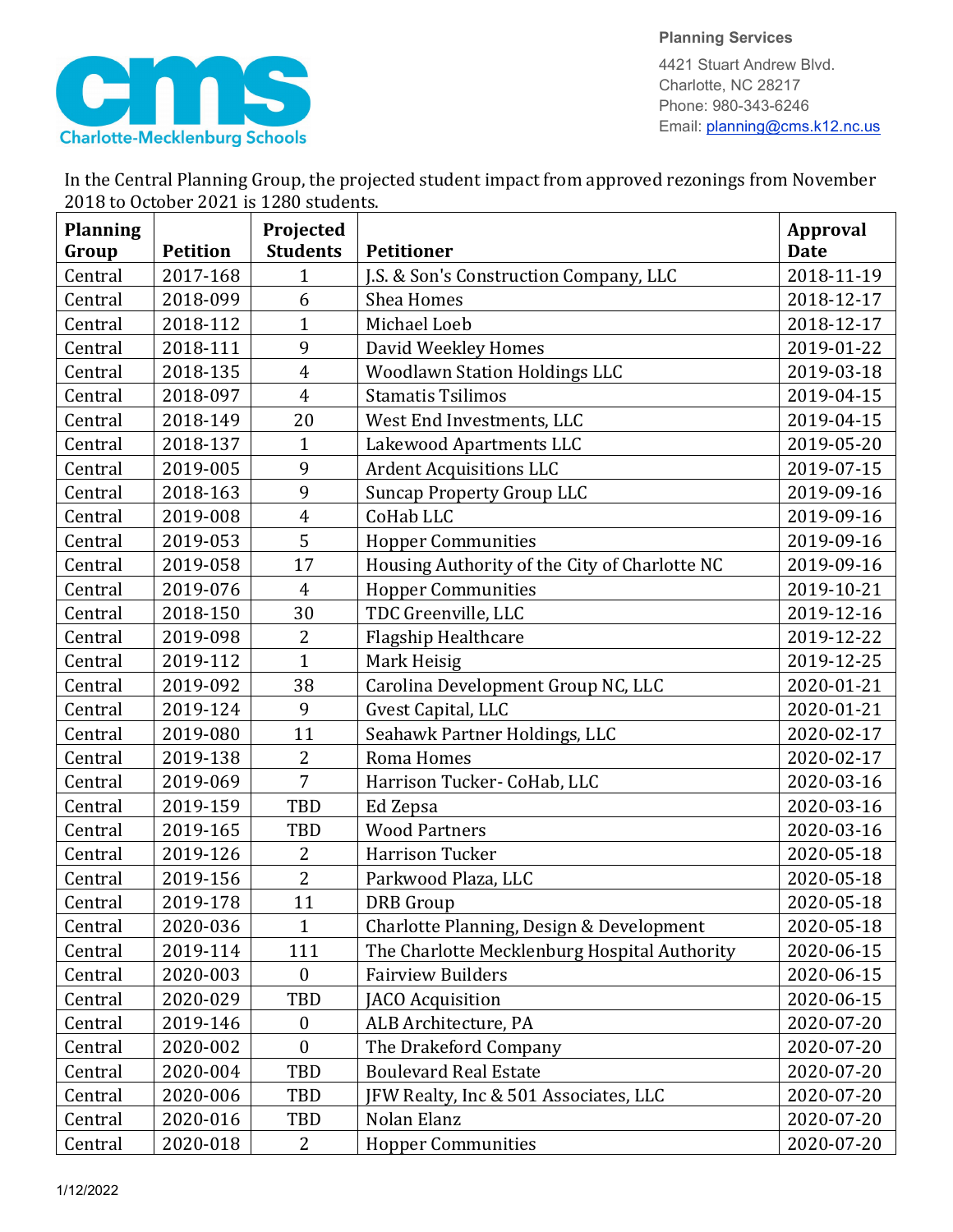

**Planning Services**

4421 Stuart Andrew Blvd. Charlotte, NC 28217 Phone: 980-343-6246 Email: planning@cms.k12.nc.us

| Central | 2020-040 | 2              | <b>Alenky Signature Homes</b>             | 2020-07-20 |
|---------|----------|----------------|-------------------------------------------|------------|
| Central | 2020-050 | 23             | Charlotte-Mecklenburg Housing Partnership | 2020-07-20 |
| Central | 2019-111 | TBD            | Hive Fitness, LLC                         | 2020-09-21 |
| Central | 2020-005 | $\overline{2}$ | Ronald Staley, Jr. of Verde Homes, LLC    | 2020-09-21 |
| Central | 2020-017 | 32             | <b>Aspen Heights Partners</b>             | 2020-09-21 |
| Central | 2020-022 | <b>TBD</b>     | <b>Boulevard Real Estate</b>              | 2020-09-21 |
| Central | 2020-034 | 44             | Jefferson Apartment Group                 | 2020-09-21 |
| Central | 2020-039 | 1              | Hinshaw Properties, LLC                   | 2020-09-21 |
| Central | 2020-054 | $\overline{7}$ | <b>TriPointe Homes</b>                    | 2020-09-21 |
| Central | 2020-061 | TBD            | White Point Partners, LLC                 | 2020-09-21 |
| Central | 2020-070 | 30             | Elmington Capital Group                   | 2020-09-21 |
| Central | 2019-167 | 20             | Grubb Management, LLC                     | 2020-10-19 |
| Central | 2020-059 | 70             | Hanover R.S. Limited Partnership          | 2020-10-19 |
| Central | 2020-067 | $\overline{c}$ | Terranova Group, LLC                      | 2020-10-19 |
| Central | 2020-072 | $\overline{2}$ | Freemore, LLC                             | 2020-10-19 |
| Central | 2020-089 | $\overline{4}$ | Pulte Group, Inc.                         | 2020-11-16 |
| Central | 2020-093 | TBD            | Griffman Investments, LLC                 | 2020-11-16 |
| Central | 2020-098 | TBD            | AHI 3100, LLC                             | 2020-11-16 |
| Central | 2020-101 | TBD            | White Point Paces Partners, LLC           | 2020-11-16 |
| Central | 2020-013 | 9              | Boulevard Real Estate Advisors, LLC       | 2020-12-21 |
| Central | 2020-042 | TBD            | Boulevard Real Estate Advisors, LLC       | 2020-12-21 |
| Central | 2020-052 | 34             | Selwyn Property Group, Inc.               | 2020-12-21 |
| Central | 2020-076 | $\overline{4}$ | Green Bird Properties, LLC                | 2020-12-21 |
| Central | 2020-090 | TBD            | Remount, LLC                              | 2020-12-21 |
| Central | 2020-113 | <b>TBD</b>     | Catalyst Capital                          | 2020-12-21 |
| Central | 2020-115 | TBD            | <b>Crosland Southeast</b>                 | 2020-12-21 |
| Central | 2020-124 | 4              | <b>Mission Properties</b>                 | 2020-12-21 |
| Central | 2020-105 | $\mathbf{1}$   | Matt Connolly- White Zombie, LLC          | 2021-01-19 |
| Central | 2020-107 | $\overline{2}$ | <b>Drakeford Communities</b>              | 2021-01-19 |
| Central | 2020-121 | 1              | James Doyle- Chamberlain Townhomes, LLC   | 2021-01-19 |
| Central | 2020-126 | TBD            | Carolina Capital Real Estate Partners     | 2021-01-19 |
| Central | 2020-129 | TBD            | Providence Group Capital, LLC             | 2021-01-19 |
| Central | 2020-131 | TBD            | John Nichols                              | 2021-01-19 |
| Central | 2020-138 | $\bf{0}$       | <b>Rosemary Burt</b>                      | 2021-01-19 |
| Central | 2020-140 | $\mathbf{0}$   | RJS Properties, Inc.                      | 2021-01-19 |
| Central | 2020-149 | TBD            | <b>White Point Partners</b>               | 2021-01-19 |
| Central | 2020-127 | TBD            | <b>RAM Realty Advisors</b>                | 2021-02-15 |
| Central | 2020-128 | $\bf{0}$       | MRL Holdings, LLC                         | 2021-02-15 |
| Central | 2020-151 | 55             | Range Water Real Estate                   | 2021-02-15 |
| Central | 2020-154 | TBD            | Carolina Urban Properties, LTD            | 2021-02-15 |
| Central | 2020-158 | $\mathbf{1}$   | Revolve Residential                       | 2021-02-15 |